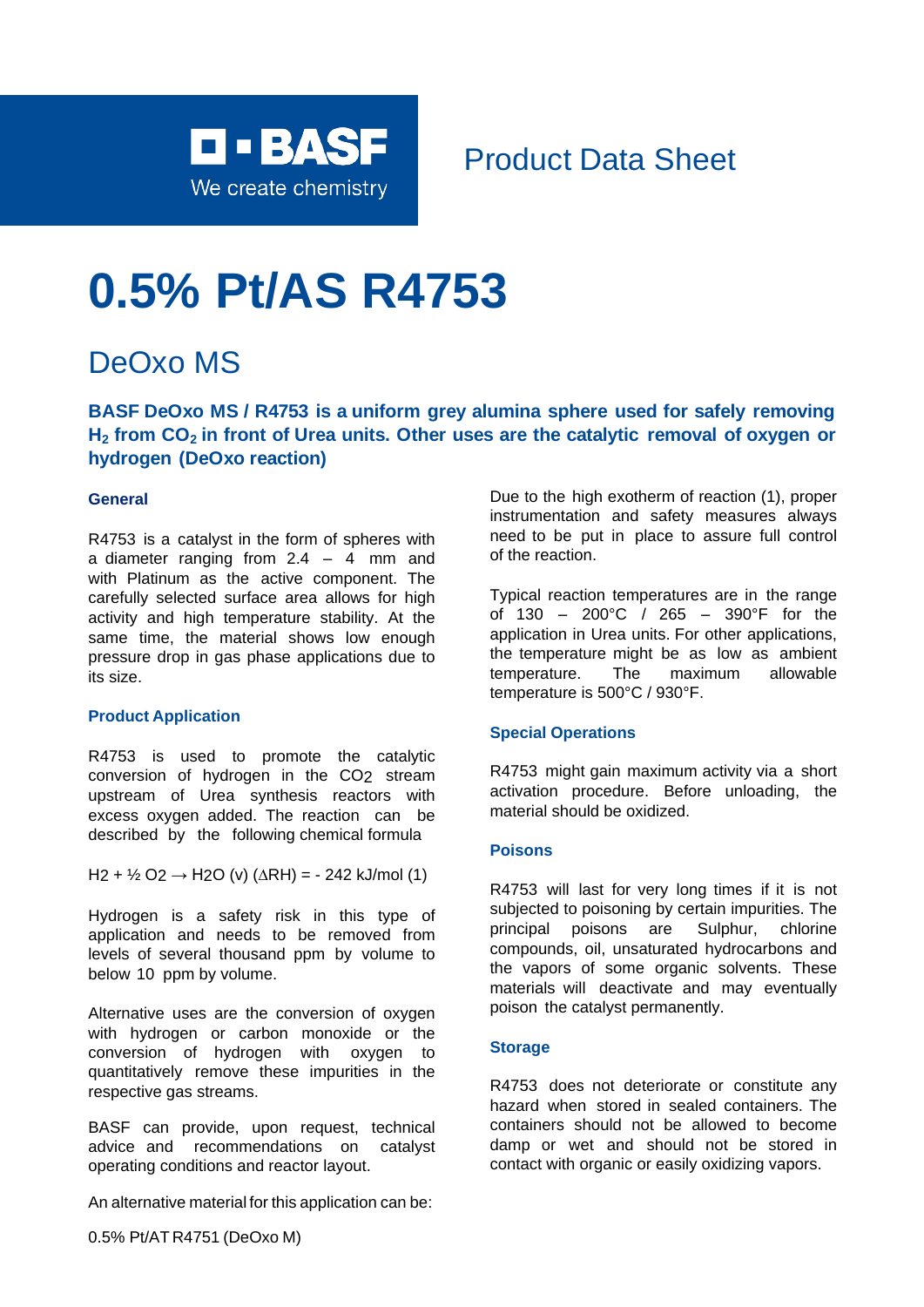

# Product Data Sheet

| <b>Target Properties</b>                   |                    |
|--------------------------------------------|--------------------|
| <b>Chemical Composition</b>                | $0.5\%$ wt./wt. Pt |
| (dry basis)                                | on Alumina         |
| <b>Typical Physical Properties</b>         |                    |
| Packed Bulk Density, g/ml                  | 0.65               |
| Total Surface Area (BET), m <sup>2/g</sup> | 90                 |

# **Packaging**

− 32 l fiber drum with up to 20 kg net

# **Point of Shipment**

− Rome, Italy